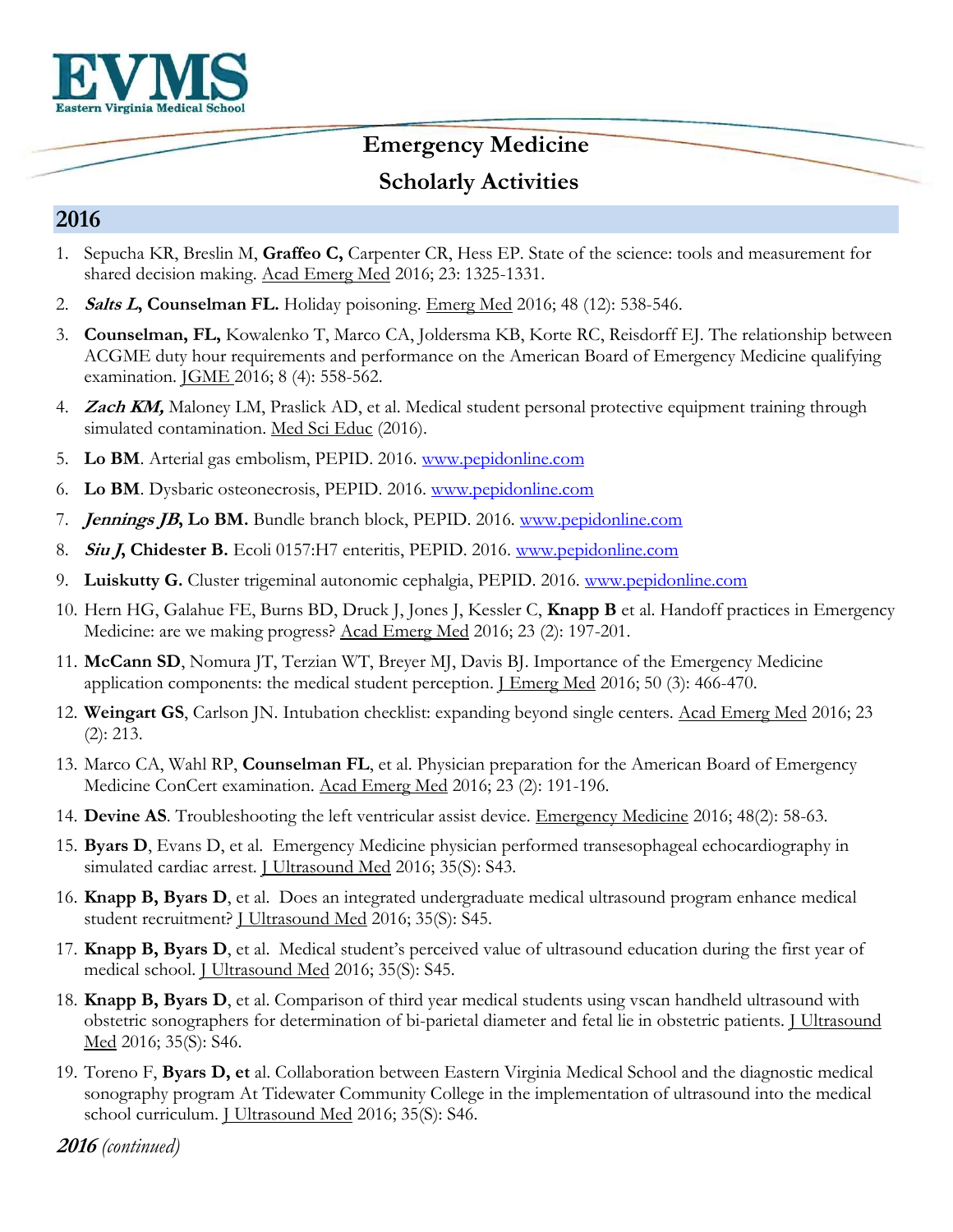- *20.* **Knapp B, Byars D,** et al. Does the addition of an integrated cardiac ultrasound curriculum in the M1 and M2 years of medical education enhance comprehension of cardiac physiology and pharmacology? *J Ultrasound Med 2016*; 35(S): S47.
- 21. **Byars D**, **Cipi A,** et al. Performance of ultrasound guided fascia iliaca block using a novel porcine neurovascular bundle compared with a commercially available ultrasound phantom. J Ultrasound Med 2016; 35(S): S87.
- 22. **Byars D, Knapp B**, et al. Comparison of the eZono ultrasound system compared with traditional technique for ultrasound guided central venous line placement in a simulation model. J Ultrasound Med 2016; 35(S): S87.
- 23. **Byars D, Knapp B**, et al. Comparison of the EUCLID Tier 1 Mini-Access System with traditional technique for ultrasound guided central venous line placement in a simulation model. J Ultrasound Med 2016; 35(S): S88.
- 24. **McCammon C, Jennings J**. Allegations: current trends in medical malpractice, Part 1. Emerg Med 2016; 48(3): 115-119.
- 25. Stewart VB, Bjornsson HM, Clinton M, **Byars D.** BRIPPED scan for evaluation of ED patients with shortness of breath. Am J Emerg Med 2016; 34: 386-391.
- 26. **Lo BM**. Emergency management of gonorrhea. Medscape Drugs and Diseases. 2016. Updated March 24, 2016. Available at:<http://emedicine.medscape.com/article/782913-overview>
- 27. **Devine AS**, Mason J, Rankins N, **Favor T, Baur V, Parker R, Baddorf S, McCarthy M**, Ford L, Cunningham TD. A model for the implementation of cervical cancer screening and human papillomavirus vaccination in the ED: a pilot study (Letter to the Editor). Am J Emerg Med 2016; 34: 648.
- 28. **McCammon C, Jennings J**. Allegations: current trends in medical malpractice, part 2. Emerg Med 2016; 48(4): 158-162.
- 29. Marco CA, Baren JM, Beeson MS, Carius ML, **Counselman FL**, et al. American Board of Emergency Medicine report on residency training information (2015-2016). Ann Emerg Med 2016; 67(5): 654-666. PMID 27106370.
- 30. **Byars D**, **Kayagil T, Jones M, Cipi A,** Evans D, Vitto M, Tozer J, Joyce M. Transesophageal echocardiography in simulated cardiac arrest performed by emergency medicine physicians (abstract). Acad Emerg Med 2016; 23(Supplement 1): S184-S185.
- 31. Sheele JM**, Byars DV, Counselman F**. Proton pump inhibitors (PPIs) are associated with a reduced risk for trichomonas vaginalis (TV) infection (abstract). Acad Emerg Med 2016; 23 (Supplement 1): S253.
- 32. **Knapp BJ, Siu J***.* Out-of-hospital intubation success rates by EMS providers using a low-cost disposable video laryngoscopy system (abstract). Acad Emerg Med 2016; 23 (Supplement 1): S255.
- 33. **Byars D, Lo B, Skinner S, Lang J**. EMS cardiac resuscitation in-situ simulation did not improve real world rate of return of spontaneous circulation (abstract). Acad Emerg Med 2016; 23 (Supplement 1): S275.
- 34. **Byars D, Knapp B, Kayagil T, Cipi A, Lifton C, Dupont B**. Ultrasound guided fascia iliaca block using a novel porcine model (abstract). Acad Emerg Med 2016; 23 (Supplement 1) S263.
- 35. **Munter DW**: Head and Facial Trauma. In: Knoop K Stack LB, Storrow L, Thurman R, eds. Photographic Atlas of Emergency Medicine, 4<sup>th</sup> ed. McGraw-Hill Inc, New York, 2016: 3-27.
- 36. **Deal AK**, Evans DP, **Counselman FL.** Tension hydrothorax from disseminated endometriosis. West J Emerg Med 2016; 17(1): 88-90.
- 37. Peacock WF, Diercks D, Birkhahn R, Singer AJ, Hollander JE, Nowak R, Safdar B, Miller CD, Peberdy M, **Counselman FL**, et al. Can a point-of-care troponin I assay be as good as a central laboratory assay? A MIDAS investigation. Ann Lab Med 2016; 36(5): 405-412. PMID 27374704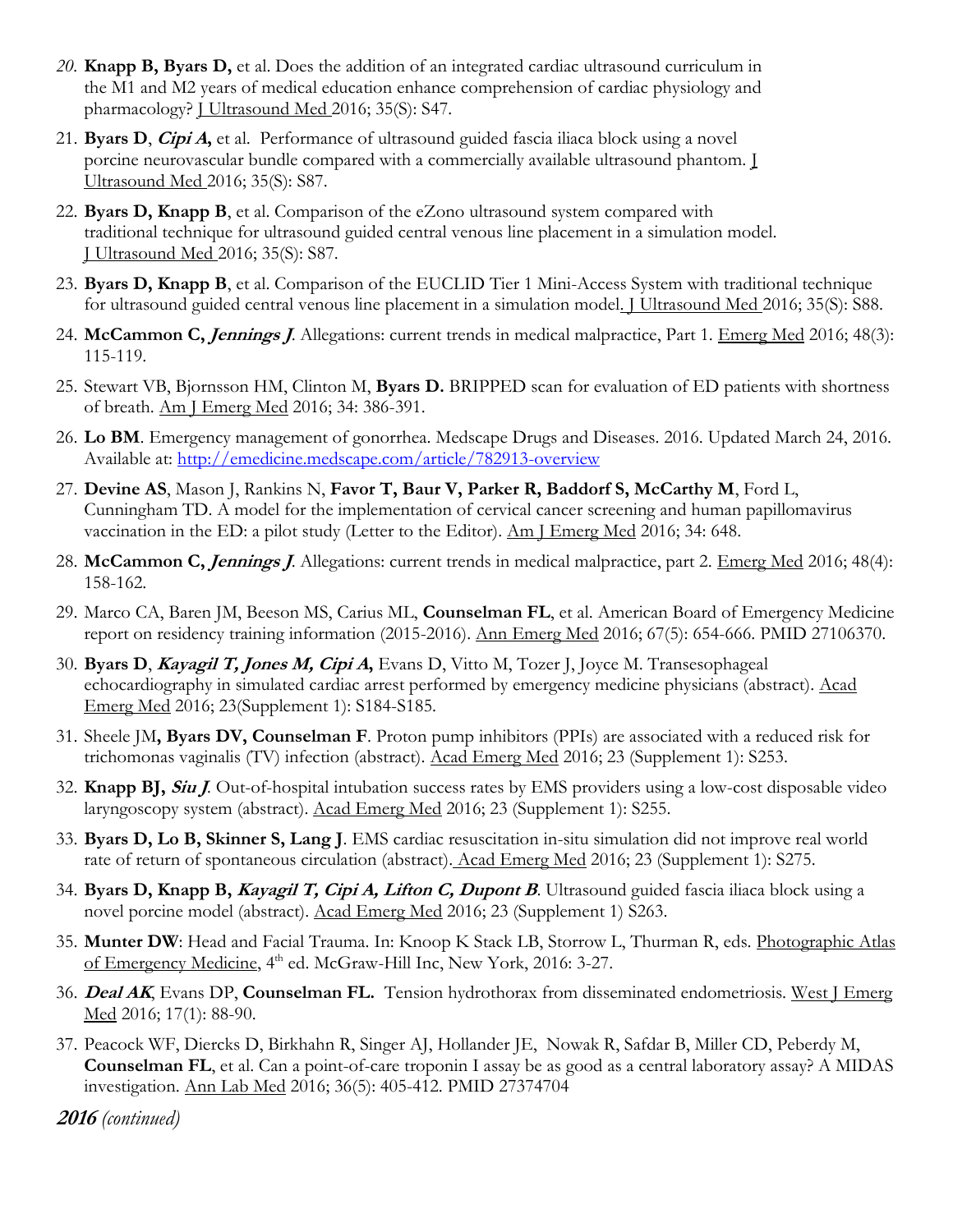- 38. **Deane S, Gil MA**, **Counselman FL**. A spontaneous internal carotid artery dissection presenting with headache and miosis. Emerg Med 2016; 48(7): 300-304.
- 39. Sheele J, **Lang J**. A rare case of traumatic tension pneumo-orbitum. Emerg Med 2016; 48(8): 357-361.
- 40. **Bono MJ**, **Counselman FL**. An unusual cause of syncope with T-wave abnormalities. Emerg Med 2016; 48(8): 364-366.
- 41. Hou PC, Filbin MR, Napoli A, Pang PS, Sankoff J, **Lo BM**, et al. Cardiac output monitoring managing intravenous therapy (COMMIT) to treat emergency department patients with sepsis. Shock 2016; 46(2): 132- 138. PMID 26925867
- 42. **Kumar S, Wiengart G**. Lower GI bleed. PEPID. 2016. [www.pepidonline.com](http://www.pepidonline.com/)
- 43. **Tzavaras T, McCann S**. Mesenteric adenitis. PEPID. 2016. [www.pepidonline.com](http://www.pepidonline.com/)
- 44. **Jennings J**, **Chidester B**. Mortality disorders. PEPID. 2016. [www.pepidonline.com](http://www.pepidonline.com/)
- 45. **Luiskutty G**. Spontaneous bacterial peritonitis. PEPID. 2016. [www.pepidonline.com](http://www.pepidonline.com/)
- 46. Rider A, Wroe W, Schmitz G, Kessler C, Smith M, **Lo B**, Gross E. Current practice in the transitions of care for patients discharged from the emergency department (Abstract). West J Emerg Med 2016; XVII (Suppl): S7.
- 47. **Lo BM**, Carpenter CR, Hatten BW, Wright BJ, Brown MD. Clinical policy: critical issues in the evaluation of adult patients with suspected transient ischemic attacks in the emergency department. Ann Emerg Med 2016; 68(3): 354-370. PMID 27568419
- 48. Sheele JM, Bernstein R, **Counselman FL**. A ruptured ectopic pregnancy presenting with a negative pregnancy test. Case Reports in Emergency Medicine 2013; Article IF 7154713: 3 pages.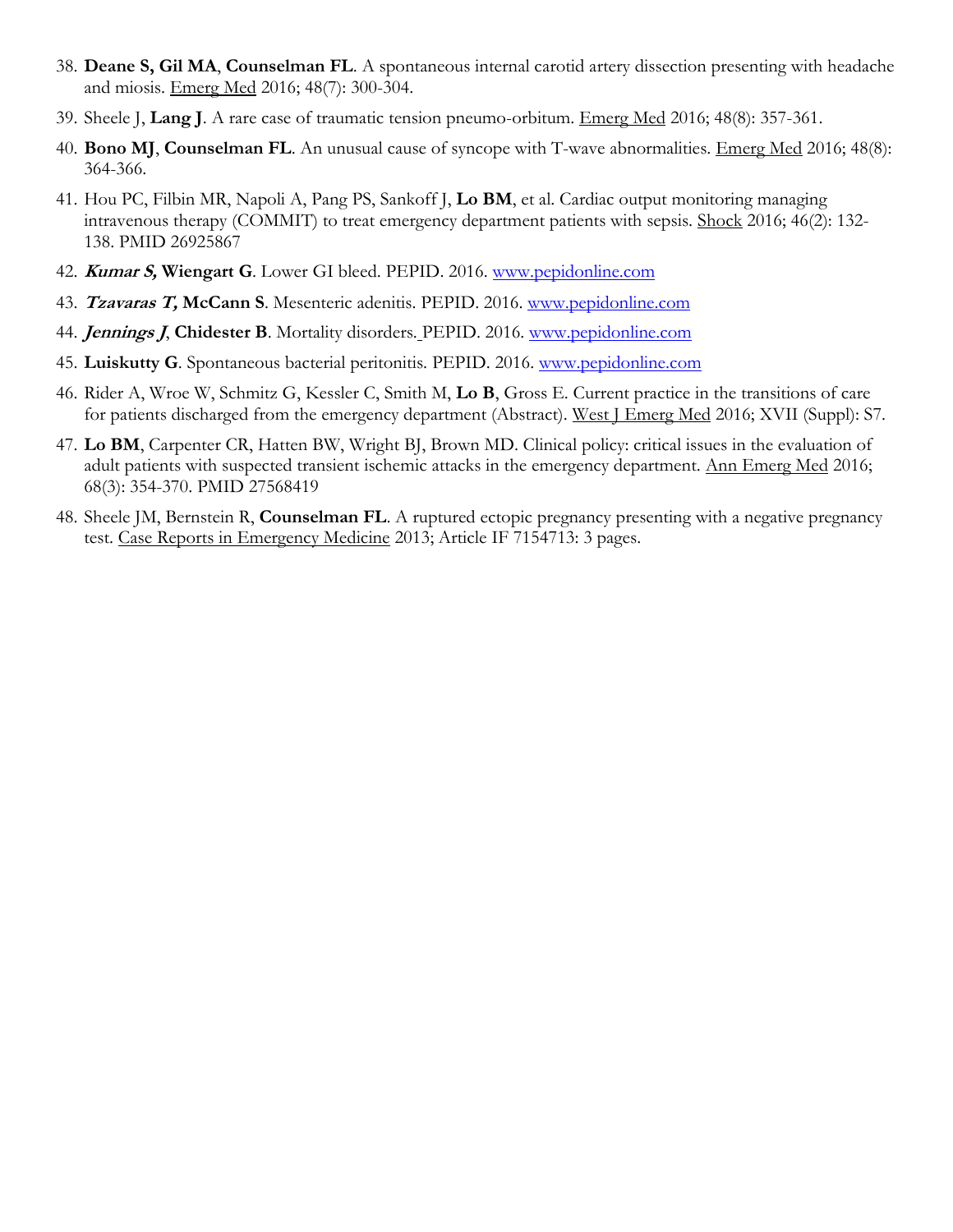

#### **2015**

- 1. **Lo BM.** Cholecystitis, PEPID. 2015. [www.pepidonline.com](http://www.pepidonline.com/)
- 2. **Deal AK, McCann S**. Hepatic Encephalitis, PEPID. 2015. [www.pepidonline.com](http://www.pepidonline.com/)
- 3. **Jennings J, McCann S**. Hemorrhoids, PEPID. 2015. [www.pepidonline.com](http://www.pepidonline.com/)
- 4. **Kream L.** Iritis and Vveitis, PEPID. 2015. [www.pepidonline.com](http://www.pepidonline.com/)
- 5. **Weingart G**. Keratitis, PEPID. 2015. [www.pepidonline.com](http://www.pepidonline.com/)
- 6. **Weingart G**. Jaundice, PEPID. 2015. [www.pepidonline.com](http://www.pepidonline.com/)
- 7. Behr JG, Diaz R, **Knapp B**, Kratzke C. Framework for classifying compliance and medical immediacy among low-acuity presentations at an urban trauma center. Int J Emerg Med 2015; 19: (8): 7.
- 8. Sheele JM**, Cartoski J**, Dart et al. Saccharomyces boulardii and bismuth subsalicylate as low-cost interventions to reduce the duration and severity of cholera (abstract). Acad Emerg Med 2015; 22 (Suppl1): S79 –S80.
- 9. **Knapp B, Byars D,** Ford L. Quality and accuracy of FAST exams performed by EMS providers in the out-ofhospital setting (abstract). Acad Emerg Med 2015; 22 (Suppl1): S403.
- 10. **Byars D, Lo B, Knapp B, Venezia M, Donaldson J**. Intubation success rates in a simulated difficult airway by EMS providers using the supraglottic airway laryngopharyngeal tube (SALT) airway compared with direct laryngoscopy (abstract). Acad Emerg Med 2015; 22 (Suppl1): S239.
- *11.* **Byars D, Dye B**. Interosseous vascular access systems: an update (abstract). Acad Emerg Med 2015; 22 (Suppl1): S118.
- 12. **Byars D, Knapp B, Plambeck R, Akintola M, Kayagil T**. Emergency physician measurement of carotid intima-media thickness in emergency department patients presenting with chest pain: is there short term prognostic valve? (abstract). Acad Emerg Med 2015; 22 (Suppl1): S332.
- 13. **Byars D, Knapp B, Gleason A, Wilson T.** Comparison of the Euclid Tier 1 mini-access system with traditional technique for ultrasound guided central venous line placement in a simulation model (abstract). Acad Emerg Med 2015; 22 (Suppl1): S242-S243.
- 14. **Byars D, Knapp B, Cipi A, Shuck Z**. Comparison of the Ezone ultrasound system compared with traditional technique for ultrasound guided central venous line placement in a simulation model (abstract). Acad Emerg Med 2015; 22 (Suppl1): S242.
- 15. **Skinner S, Byars D, Graffeo C, Miller M**, et al. Post-intubation sedation practices in the emergency department of an academic tertiary referral and level one trauma center (abstract). Acad Emerg Med 2015; 22 (Suppl1): S140-S141.
- 16. Smith-Coggins R, Marco CA, Beeson MS, Carius MC, **Counselman FL**, et al. American Board of Emergency Medicine report on residency training information (2014- 2015). Ann Emerg Med 2015; 66 (5): 584-594.
- 17. **Magyar K, McCann S.** Upper GI Bleed, PEPID. 2015. [www.pepidonline.com](http://www.pepidonline.com/)
- 18. **Shuck Z, McCann S**. Pelvic Pain Overview, PEPID. 2015. [www.pepidonline.com](http://www.pepidonline.com/)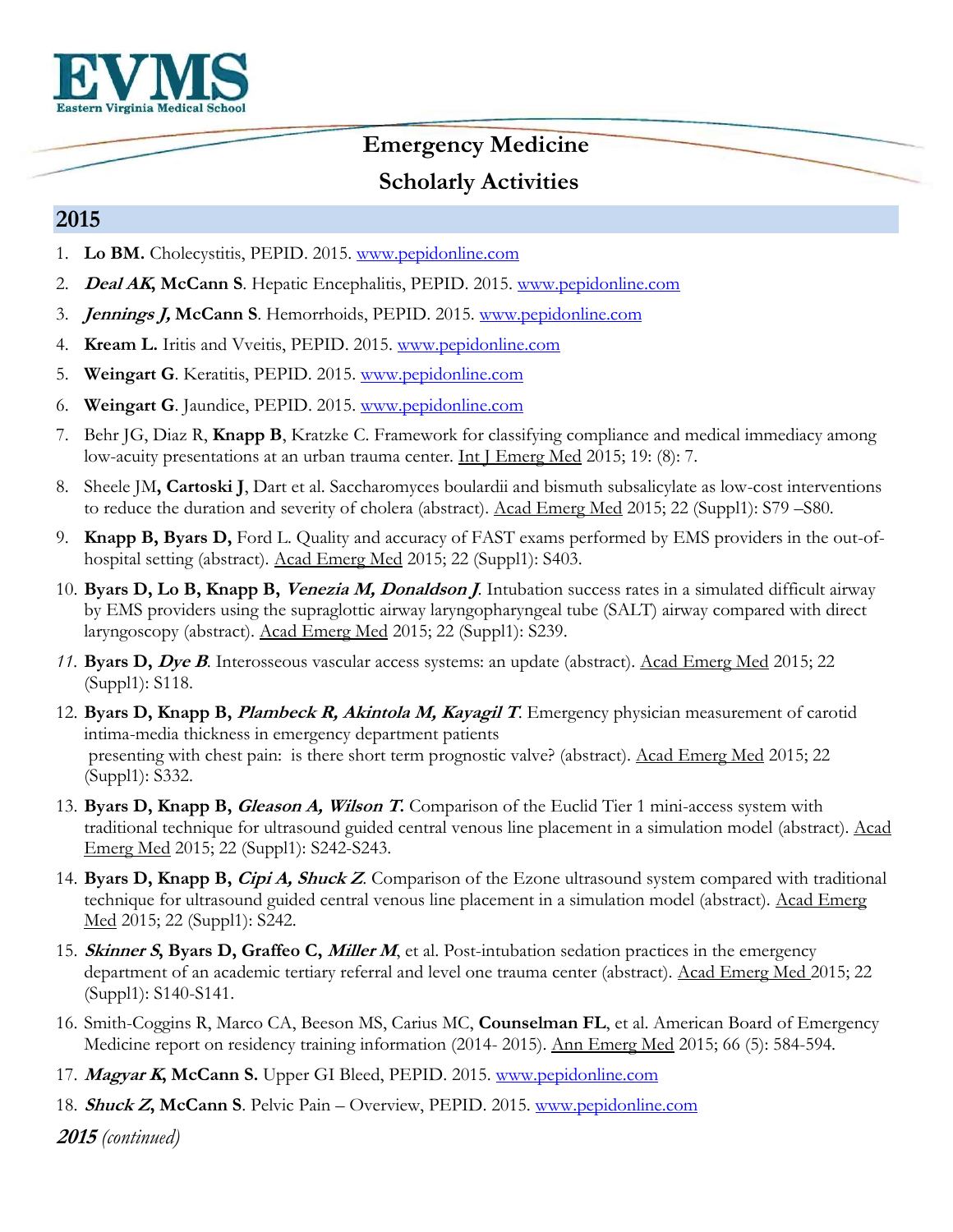- 19. **Donaldson J, Chidester B**. Fibrocystic breast disease, PEPID. 2015. [www.pepidonline.com](http://www.pepidonline.com/)
- 20. **Fellin M, Chidester B**. Malignant hyperthermia, PEPID. 2015. [www.pepidonline.com](http://www.pepidonline.com/)
- 21. **Resendes K, Weingart G**. Chronic diarrhea, PEPID. 2015. [www.pepidonline.com](http://www.pepidonline.com/)
- 22. **Resendes K, Weingart G**. Alcoholic ketoacidosis, PEPID. 2015. [www.pepidonline.com](http://www.pepidonline.com/)
- 23. **Stewart VM, Devine A**. Blood product selection and administration. Emerg Med 2015; 47 (2):77-83.
- 24. **McCammon C**. How to avoid the mistakes that everyone makes. Emerge Med 2015; 47(2):58-63.
- 25. Klauer K, **Counselman FL**. American Board of Emergency Medicine clarifies status of its maintenance of certification program. Acep Now 2015; 34 (2): 7.
- 26. Hasegawa K, Sullivan AF, Tsugawa Y, Turner SJ, Massaro S, Clark S, Tsai CL, Camargo CA, MARC-36 Investigators (**Counselman, FL**). Comparison of US emergency department acute asthma care quality: 1997 - 2001 and 2011 - 2012. J Allergy Clin Immunol 2015; 135 (1): 73-80.
- 27. **Counselman FL.** Endometriosis. In: Schaider JJ, et al., eds. Rosen and Barkin's 5-Minute Emergency Medicine Consult, 5th ed. Philadelphia: Wolters Kluwer; 2015: 368-369.
- 28. **Knapp BJ**. Small bowel injury. In: Schaider JJ, et al., eds. Rosen and Barkin's 5-Minute Emergency Medicine Consult, 5<sup>th</sup> ed. Philadelphia: Wolters Kluwer; 2015: 1042-1043.
- 29. **Foley KA**. Knee dislocation. In: Schaider JJ, et al., eds. Rosen and Barkin's 5-Minute Emergency Medicine Consult, 5th ed. Philadelphia: Wolters Kluwer; 2015: 634-635.
- 30. **Bono MJ.** HELLP syndrome. In: Schaider JJ, et al., eds. Rosen and Barkin's 5-Minute Emergency Medicine Consult, 5<sup>th</sup> ed. Philadelphia: Wolters Kluwer; 2015: 498-499.
- 31. **Bono MJ**. Varicella. In: Schaider JJ, et al., eds. Rosen and Barkin's 5-Minute Emergency Medicine Consult, 5<sup>th</sup> ed. Philadelphia: Wolters Kluwer; 2015: 1202-1203.
- 32. **Deane SA**. Polyneuropathy. In: Schaider JJ, et al., eds. Rosen and Barkin's 5-Minute Emergency Medicine Consult, 5<sup>th</sup> ed. Philadelphia: Wolters Kluwer; 2015: 898-899.
- 33. **Munter DW**. Nasal fractures. In: Schaider JJ, et al., eds. Rosen and Barkin's 5-Minute Emergency Medicine Consult, 5<sup>th</sup> ed. Philadelphia: Wolters Kluwer; 2015: 734-735.
- 34. Munter DW. Facial fractures. In: Schaider JJ, et al., eds. Rosen and Barkin's 5-Minute Emergency Medicine Consult, 5<sup>th</sup> ed. Philadelphia: Wolters Kluwer; 2015: 400-401.
- 35. **Munter DW**. Mandibular fractures. In: Schaider JJ, et al., eds. Rosen and Barkin's 5-Minute Emergency Medicine Consult, 5<sup>th</sup> ed. Philadelphia: Wolters Kluwer; 2015: 678-679.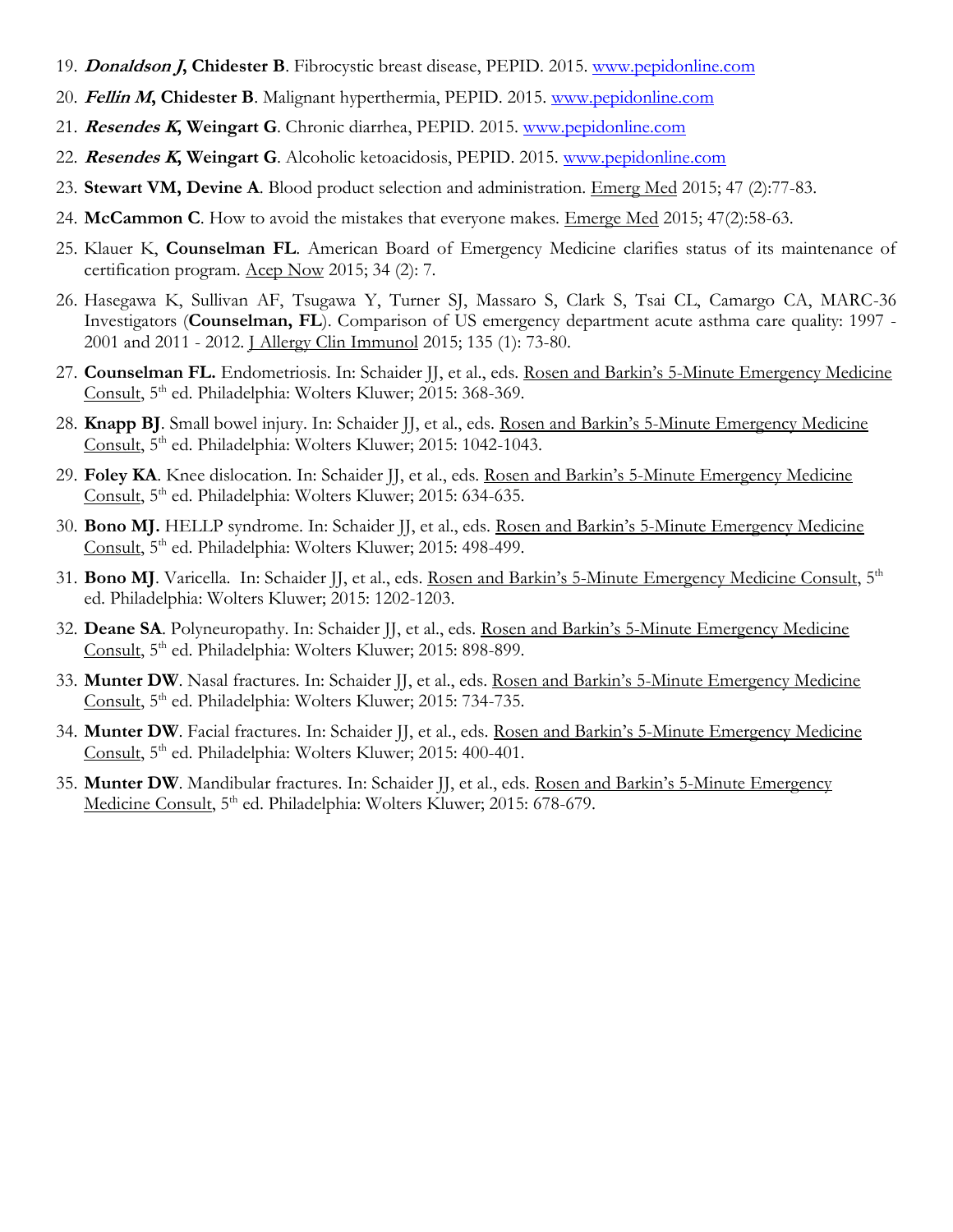

### **Emergency Medicine**

## **Scholarly Activities**

#### **2014**

- 1. Beydoun B, Teel A, **Crowder C**, Khanal AS, **Lo BM**. Past blood alcohol concentration and injury in a trauma center: propensity scoring. *J Emerg Med* 2014; 47(4): 387-394.
- 2. Sullivan AF, Hasegawa K, Linnemann RW, Long AA, Teuber SS, Turner SJ, Massaro S, Camargo A, Marc-36 investigators (**Counselman F)**. An update on United States asthma centers: 2013. Ann Allergy Asthma Immunol 2014; 113(4): 484-486.
- 3. **Venezia M, Sawyer A, Byars D**. Aortic dissection. Emerg Med 2014; 46(11): 508-511.
- 4. **Peele D, Feldman N.** Thoracic trauma overview, PEPID. 2014. [www.pepidonline.com](http://www.pepidonline.com/)
- 5. **Feldman N**. Neck injury by hanging or strangulation, PEPID. 2014. [www.pepidonline.com](http://www.pepidonline.com/)
- 6. **Chidester B**. Frost bite, PEPID. 2014. [www.pepidonline.com](http://www.pepidonline.com/)
- 7. **Chidester B**. SIADH, PEPID. 2014. [www.pepidonline.com](http://www.pepidonline.com/)
- 8. **Resendes K, McCann S**. Solar radiation injuries, PEPID. 2014. [www.pepidonline.com](http://www.pepidonline.com/)
- 9. **Bishop M, McCann S**. Trauma in pregnancy and imaging considerations, PEPID. 2014. [www.pepidonline.com](http://www.pepidonline.com/)
- 10. **Lo BM.** Suicide risk assessment in the ED, PEPID. 2014. [www.pepidonline.com](http://www.pepidonline.com/)
- 11. **Kream L.** Hypernatremia, PEPID. 2014. [www.pepidonline.com](http://www.pepidonline.com/)
- 12. **Weingart G**. Hyperphosphatemia, PEPID. 2014. [www.pepidonline.com](http://www.pepidonline.com/)
- 13. **Weingart G.** Pain management in high risk IVDA, PEPID. 2014. [www.pepidonline.com](http://www.pepidonline.com/)
- 14. **McCann S**. Sexual assault, PEPID. 2014. [www.pepidonline.com](http://www.pepidonline.com/)
- 15. **Deal A, McCann S**. Hypophosphatemia, PEPID. 2014. [www.pepidonline.com](http://www.pepidonline.com/)
- 16. Spring FM, Klauer K, **Counselman FL**. ABEM celebrates 35 year anniversary. ACEP Now October 2014; 33(10): 6-7.
- 17. **McCammon C, Chidester B**. Global ebola-are we prepared? Emerge Med 2014; 46(10): 440-449.
- 18. Schreckengaust R, **Lang JP**, **Counselman FL**. Asphyxiation by cake: An interesting case of dyspnea. EmergMed 2014; 46(12): 558-561.
- 19. Hasegawa K, Sullivan AF, Tovar Hirashima E, Gaeta TJ, Fee C, Turner SJ, Massaro S, Camargo CA, Multi-Airway Research Collaboration – 36 Investigators (**Counselman FL**). A multicenter observational study of US adults with acute asthma: who are the frequent users of the Emergency Department? <u>J Allergy Clin Immunol Pract</u> 2014; 2(6): 733-740.
- 20. Haran JP, Hayward G, **Skinner S**, et al. Factors influencing the development of antibiotic associated diarrhea in ED patients discharged home: risk of administering IV antibiotics. Am J Emerg Med 2014; 32 (10): 1195-1199.
- 21. Vakkalank P, Rushton WF, Hardison LS, **Bishop MC**, Haverstick DM, Holstege CP. Evaluation of the initiation of urine drug screens intended for use in transfer patients. Am J Emerg Med 2014; 32(9): 1037-1040.
- 22. **Klinkhammer, MD**, Patel JR. Diabetes mellitus: diagnosis and management in the emergency department. Emerg Med 2014;46(8): 348-354.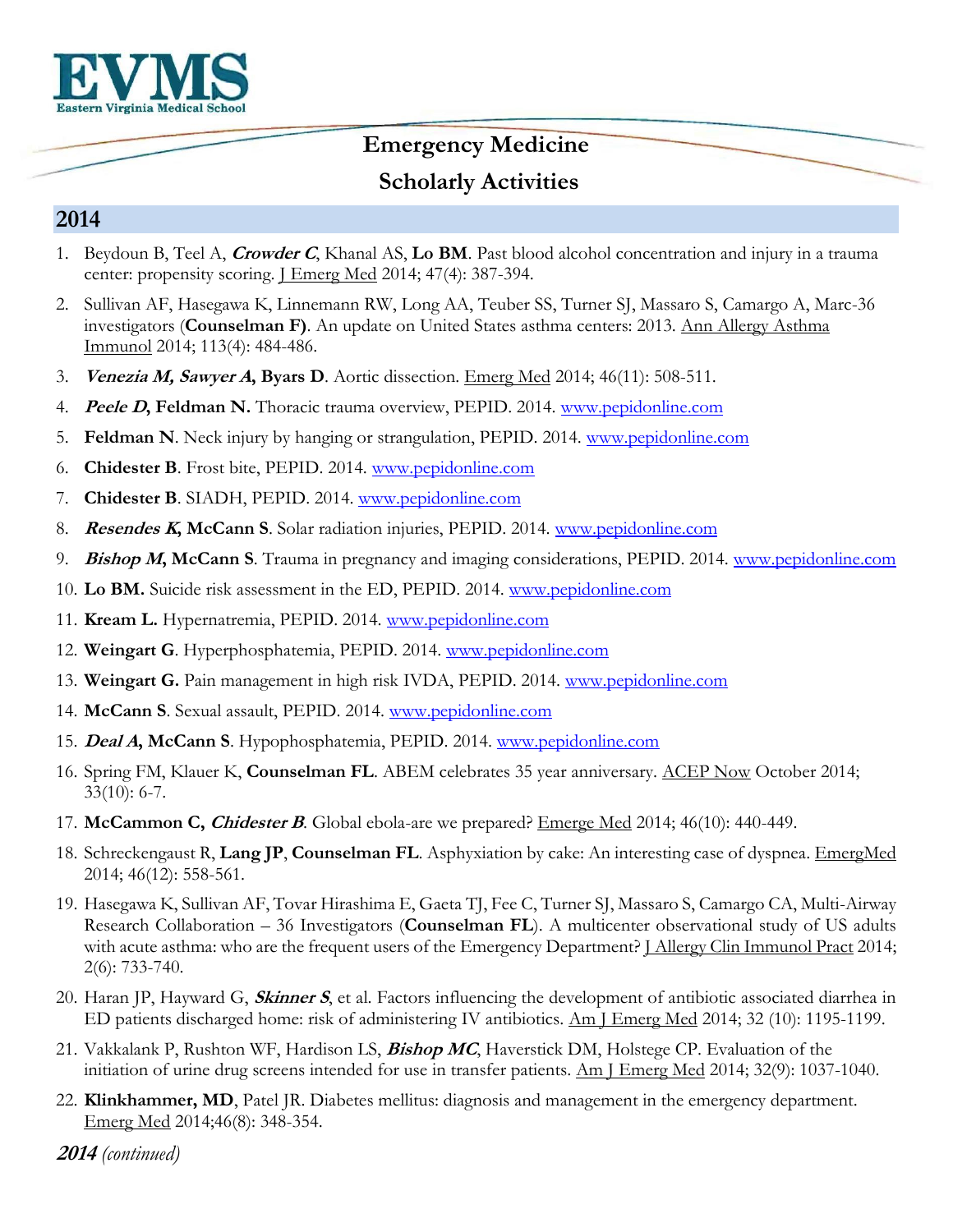- 23. **Lo BM**. Sepsis definition, PEPID. 2014. [www.pepidonline.com](http://www.pepidonline.com/)
- 24. **Akintola M, Lo BM**. Acute psychosis, PEPID. 2014. [www.pepidonline.com](http://www.pepidonline.com/)
- 25. **Guenther S, Lo BM.** Subarachnoid hemorrhage, PEPID. 2014. [www.pepidonline.com](http://www.pepidonline.com/)
- 26. **Feldman N**. Status epilepticus, PEPID. 2014. [www.pepidonline.com](http://www.pepidonline.com/)
- 27. Sparks S, Evans D, **Byars D**. A low cost, high fidelity nerve block model. Critical Ultrasound Journal 2014; 6:12.
- 28. **Lo BM, Devine AS**. Patients with left ventricular assist devices. Critical Decisions in Emergency Medicine 2014;28(7): 2-7.
- 29. **Byers PA, Counselman FL**. Appropriate analgesic use in the emergency department. Emerg Med 2014;46(6): 249-255.
- 30. Marco CA, **Counselman FL**, Korte RC, et al. Delaying the American Board of Emergency Medicine qualifying examination is associated with poorer performance. Acad Emerg Med 2014;21(6): 688-693.
- 31. **Munter DW**. Gastrointestinal Foreign Bodies. Medscape Reference. Updated February 21. 2014. Available at: <http://emedicine.medscape.com/article/776566-overview>
- 32. Smith-Coggins R, Baren JM, Beeson MS, **Counselman F**, et al. American Board of Emergency Medicine report on residency training information (2013 - 2014), American Board of Emergency Medicine. Ann Emerg Med 2014; 63(5): 637-645.
- 33. **Lo BM**. COPD. Emergency Medicine, PEPID. 2014 [www.pepidonline.com](http://www.pepidonline.com/)
- 34. **Lo BM**. Contact Dermatitis. Emergency Medicine, PEPID. 2014. www.pepidonline.com
- 35. **Lo BM**. Corneal abrasions and eye foreign bodies. Emergency Medicine, PEPID. 2014. [www.pepidonline.com](http://www.pepidonline.com/)
- 36. **Deane SA**. Conjunctivitis, corneal ulcer, pinquecula, and pterygium. Emergency Medicine, PEPID. 2014. www.pepidonline.com
- 37. **Bono MJ**. Rectal bleeding. Emergency Medicine, PEPID. 2014. [www.pepidonline.com](http://www.pepidonline.com/)
- 38. **Devine AS**. Toxic megacolon. Emergency Medicine, PEPID. 2014. [www.pepidonline.com](http://www.pepidonline.com/)
- 39. **Devine AS**. Clostridium difficile. Emergency Medicine, PEPID. 2014. www.pepidoline.com
- 40. **Knapp BJ**, **Byars D, Langa AJ**, **Jones M**. Intubation success rates by EMS providers in a simulated difficult airway using a low-cost disposable video laryngoscopy system (abstract). Acad Emerg Med 2014; 21(5): Suppl1: S26-S27.
- 41. **Devine A**, Mason J, **Favor TT***,* **Baddorf S***,* **Cartoski J***,* **McCarthy MH**, Ford L. A model for the implementation of cervical cancer screening and HPV vaccination in the emergency department: a pilot study (abstract). Acad Emerg Med 2014; 21(5): Suppl1: S147.
- 42. **Byars D, Hurban M, Lo B, Sawyer AC, Lang J**. Cardiac resuscitation in situ simulation in EMS (abstract). Acad Emerg Med 2014; 21(5): Supple1: S226.
- 43. Leuck JA, Turner J, Pearson D, Cooper D, Getto L, Clarke S, Jordan J, Swaminathan A, Mahoney H, Medwid K, Kegg J, **Byars D**, et al. A comparison of performance for high fidelity ACLS-based simulation cases for PGY1 and PGY3 level learners at two institutions (abstract). Acad Emerg Med 2014; 21(5): Suppl1: S111.
- 44. Marco CA, **Counselman FL**, Korte RC, et al. Emergency physicians maintain performance on the American Board of Emergency Medicine continuous certification (ConCert) examination. Acad Emerg Med 2014; 21(5): 532-537.
- 45. **Counselman FL**, Borenstein MA, Chisholm CD, et al. The 2013 model of the clinical practice of emergency medicine. Acad Emerge Med 2014; 21(5): 574-598.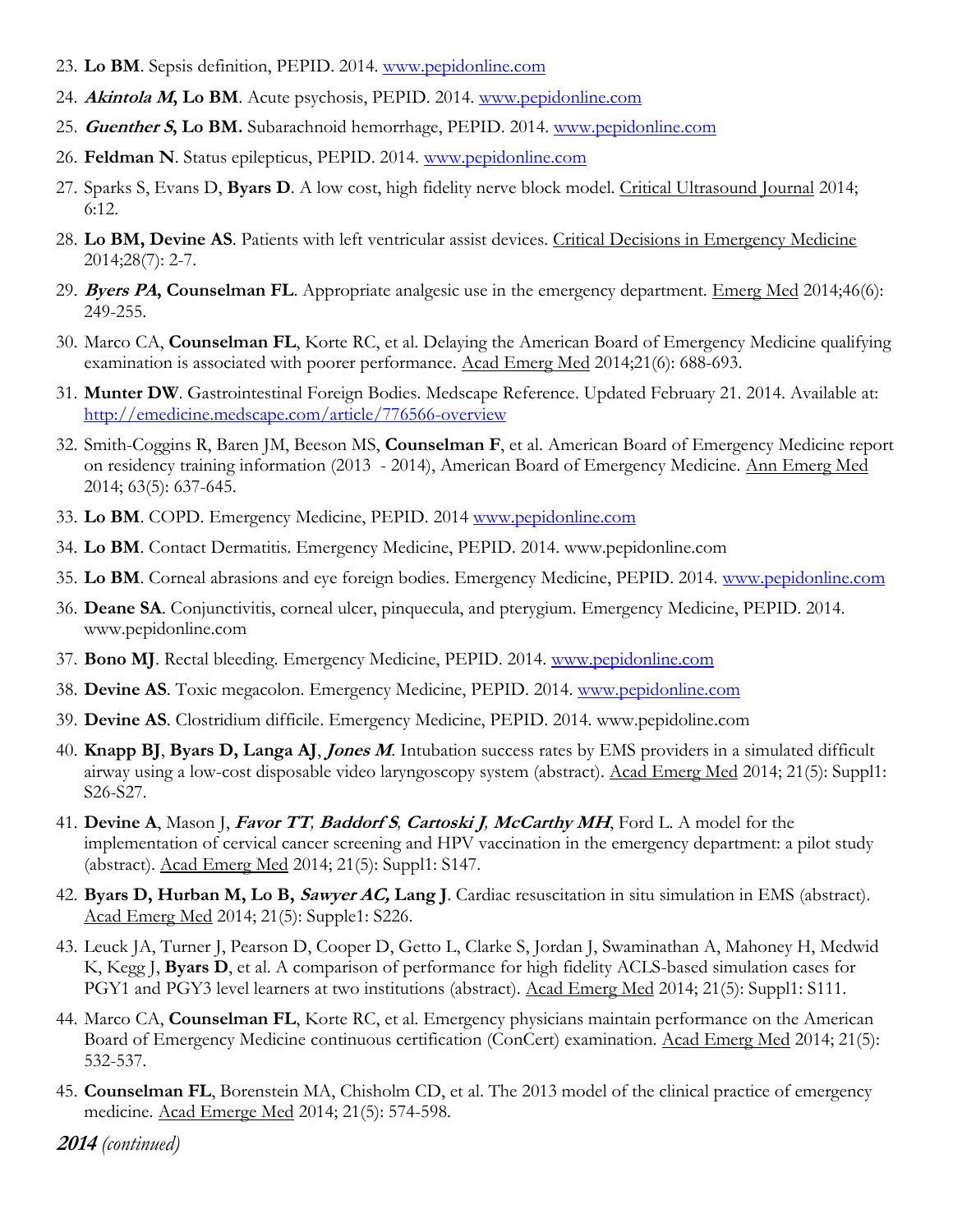- 46. **Weingart G.** Septic shock. Emergency Medicine, PEPID. 2014. [www.pepidonline.com](http://www.pepidonline.com/)
- 47. **Chidester B, Weingart G.** SIRS. Emergency Medicine, PEPID. 2014. [www.pepidonline.com](http://www.pepidonline.com/)
- 48. Eulitt PJ, Tomberg RJ, Cunningham TD, **Counselman FL**, et al. Screening elders in the emergency department at risk for mistreatment: a pilot study. J Elder Abuse Neglect 2014; 26:424-435.
- 49. **Haroutunian M, Bono MJ.** High-altitude illness. Emerg Med 2014; 46(5):203-210.
- 50. **Devine AS**: Left ventricular assist devices: from mystery to mastery. Emerg Med 2014; 46(2): 72-75.
- 51. **Schott CK, Lo BM**: Letter to the editor, reply to Drs'. Haffner and Schaefer. <u>J Emerg Med</u> 2014; 46(1): 84.
- 52. **Sheele JM**, Ford LR, **Tse A, Chidester B***,* **Byers PA**, Sonenshine DE. The use of Ivermectin to kill Ixodes scapularis ticks feeding on humans. Wilderness and Environmental Medicine 2014; 25: 29-34.
- 53. **Lo BM**, **Kerns B**: Bilateral perilunate dislocation after a fall. J Emerg Med 2014; 46(2):223-224.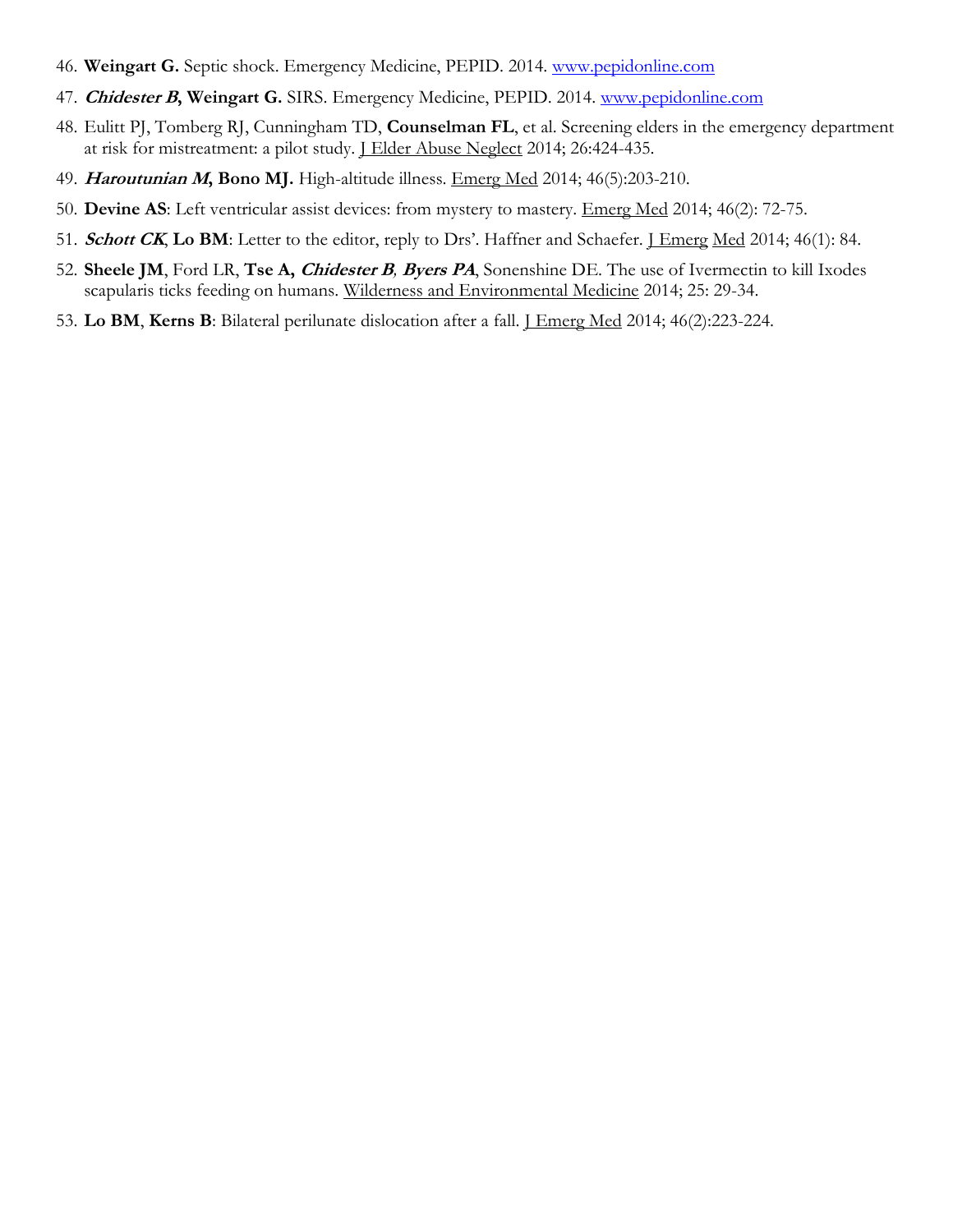

#### **2013**

- 1. **Lo BM**: An evidence-based approach to acute aortic syndromes. Emerg Med Pract 2013; 15(12): 1-24.
- 2. **Byars DV**, **Tsuchitani SN**, Yates J, **Knapp B**: A multijurisdictional experience with the EZ-IO intraosseous device in the prehospital setting (Letter to editor).  $\Delta m$  J Emerg Med 2013;31(12): 1712.
- 3. **Byars D**, **Devine A**, **Maples A**, Yates A, **Greene K**: Physical examination combined with focused assessment with sonography for trauma examination to clear hemodynamically stable blunt abdominal trauma patients (Letter to editor). Am J Emerg Med 2013; 31(12): 1527-1528.
- 4. **Byars D, Lo B,** Yates J**:** Evaluation of paramedic utilization of the intubating laryngeal mask airway in highfidelity simulated critical care scenarios. Prehospital Disaster Med 2013; 28(6):630-631.
- 5. **Lo BM**: Pulse oximetry. eMedicine from WebMD 2013. Updated December 26, 2013. http://emedicine.medscape.com/article/2116433-overview
- 6. Mahler SA, Miller CD, Hollander JE, Nagurney JT, Birkhahn R, Singer AJ, Shapiro NI, Glynn T, Nowak R, Safdar B, Peberdy M, **Counselman FL**, et al: Identifying patients for early discharge: performance of decision rules among patients with acute chest pain. Int J Cardiol 2013; 168(2): 795-802.
- 7. **Lo BM**: Deep venous thrombosis risk stratification. Medscape Reference. Updated Nov 5, 2013. Available at <http://www.emedicine.medscape.com/article/1918446-overview>
- 8. **Lo BM**: Bell's Palsy Empiric Therapy. Medscape Reference. Updated Nov 7, 2013. Available at <http://www.emedicine.medscape.com/article/2018337-overview>
- 9. **Lo BM**: Benefits and challenges in using medical scribes. Forum 2013; Q4:4
- 10. **Byrne J, Byars D**: Direct thrombin and Factor XA inhibitors: A review for acute care providers. Emerg Med 2013; 45(11): 17-21.
- 11. **Lo BM**, Legall I: Anal fistulas and fissures. Medscape Reference. Updated December 11, 2013. Available at: <http://emedicine.medscape.com/article/776150-overview>
- 12. **Lo BM**: Diphtheria. Medscape Reference. Updated December 11, 2013. Available at <http://emedicine.medscape.com/article/782051-overview>
- 13. **Lo BM**: Decreasing D-Dimer after recent negative computed tomography angiogram does not rule out pulmonary embolism. Am J Emerg Med 2013; 31:996.e5-996.e6
- 14. Wolf SJ, **Lo BM**, Shih RD, Smith MD, Fesmier FM: Clinical policy: Clinical issues in the evaluation and management of adult patients in the emergency department with asymptomatic elevated blood pressure. Ann Emerge Med 2013; 62(1):59-68.
- 15. **Lo BM**: Syphilis organism specific therapy. eMedicine from WebMd 2013. Updated July 30, 2013. <http://emedicine.medscape.com/article/2012160-overview>
- 16. **Counselman FL**: Use your pathway to critical care certification. ACEP News 2013; 32(8): 19.
- 17. **Sheele JM,** Anderson JF, Tran D, Teng TA, **Byers PA**, Ravi BS, Sonenshine DE: Ivermectin causes Cimex Lectularius (bedbug) morbidity and mortality. J Emerg Med 2013; 45(3): 433-440.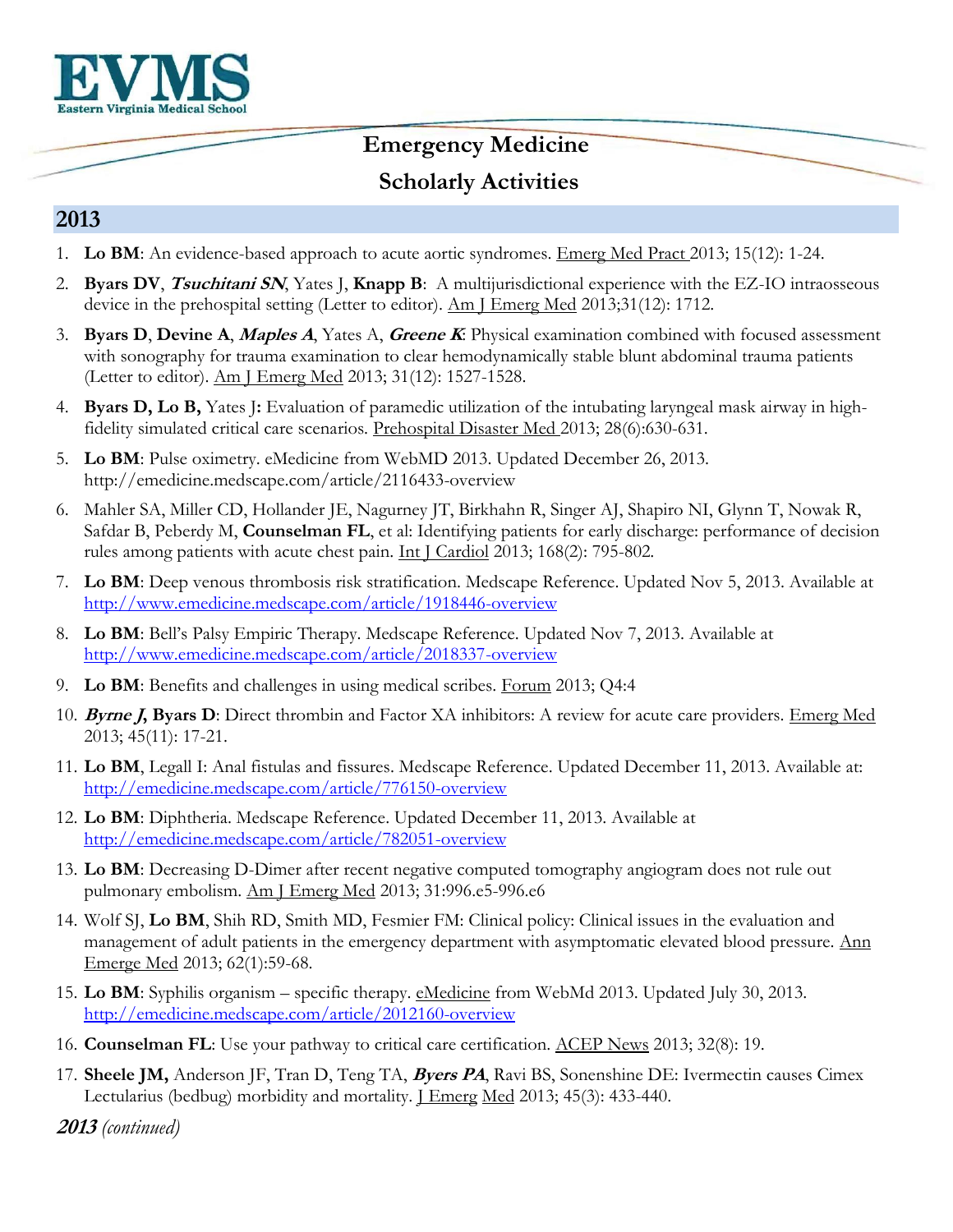- 18. **Lo BM**, Gadkowsi LB, Knips J, Teel AL, Laing A, Martin L: HIV testing in the emergency department: provider attitudes and perceived barriers toward testing (abstract). Ann Emerg Med 2013; 62(4); Supplement: S152.
- 19. Marco C, **Counselman FL**, Korte RC, Russ CM, Reisdorff EJ: Emergency physicians maintain performance on the American Board of Emergency Medicine continuous certification (ConCert) examination (abstract). Ann Emerg Med 2013; 62(4); Supplement: S23.
- 20. Marco C, **Counselman FL**, Korte RC, Purofsky RG, Reisdorff EJ: Delaying the ABEM qualifying examination leads to poorer performance (abstract). Ann Emerg Med 2013; 62(4); Supplement: S138.
- 21. **Lo BM**. Asymmetrical bilateral hip dislocation. West J Emerg Med 2013; 14(5): 452.
- 22. Lewis L, **Graffeo C,** Crosly P, Klausner HA, et al. Ecallantide for the acute treatment of angiotensin converting enzyme inhibitor – induced angioedema: a multicenter randomized controlled trial (abstract). Ann Emerg Med 2013; 62(4); Supplement: S132.
- 23. Munter DW: Esophageal Foreign Bodies, In: Roberts JR, Custalow CB, et al, eds. Clinical Procedures in Emergency Medicine, ed. 6. Saunders Elsevier, Philadelphia; 2014:789-808.
- 24. **Munter DW**: Rectal Foreign Bodies. Medscape Reference. Updated July 11, 2013. [http://emedicine.medscape.com/article/776795-overview.](http://emedicine.medscape.com/article/776795-overview)
- 25. **Munter DW**: Tracheal Foreign Bodies. Medscape Reference. Updated July 13, 2013. [http://emedicine.com/article/764615-overview.](http://emedicine.com/article/764615-overview)
- 26. Diercks D, Mumma B, Peacock W, Hollander J, Safdar B, Mahler S, Miller C, **Counselman FL**, et al: Incremental value of objective cardiac testing in addition to physician impression and serial contemporary troponin measurements in women. Acad Emerg Med 2013; 20(3):265-270.
- 27. Smith-Coggins R, Baren JM, **Counselman FL**, et al: American Board of Emergency Medicine report on residency training information (2012-2013) American Board of Emergency Medicine. Ann Emerg Med 2013; 61:584-592.
- 28. **Lo BM, Mendelson MH**, Holder L, Berrius M, Kerr D: Building a super track: use of lean to decrease turnaround times for low-acuity patients (abstract). Acad Emerg Med 2013; 20(5); Suppl 1:S47.
- 29. Leuck JA, Pearson D, Clarke S, Mahoney H, Swaminathan A, Medwid K, Kegg J, **Byars D**, et al: A comparison of evaluation metrics for high fidelity ACLS based simulation cases for PGY-1 and PGY-3 level learners (abstract). Acad Emerg Med 2013; 20(5); supplement 1:s329-s330.
- 30. Kessler C, Shakeel F, Hern HG, Jones JS, Comes J, Kulstad C, Gallahue FA, Burns BD, **Knapp BJ**, et al: An algorithm for transition of care in the emergency department. Acad Emerg Med 2013; 20(6):605-610.
- 31. Eulitt PJ, Tomberg JP, Conningham TD, **Counselman FL**, Palmer RM: Prevalence of elderly patients at risk for adverse health outcomes: Rural and urban emergency departments (abstract). *J. AM Geriatrics Soc* 2013; 61 (Sup S1):s200-s201.
- 32. **Schott CK, Counselman FL, Ashe AR**: A pain in the neck: non-traumatic adult retropharyngeal abscess. J Emerg Med 2013; 44 (2): 329 – 321.
- 33. **Sheele JM**, Kihara JH, **Baddorf S***,* **Byrne J**, Ravi B: Evaluation of a novel rapid diagnostic test for schistosoma haematobium based on the detection of human immunoglobulins bound to filtered Schistosoma haematobium eggs. Tropical Medicine and International Health; 2013; 18 (4):477-484.
- 34. **Lo BM**: Pulse oximetry. eMedicine from WebMD, updated January 14, 2013 31(4):756e3-4.
- 35. **Graffeo GC, Dishong W**: Severe blood loss anemia in a Jehovah's Witness treated with adjunctive hyperbaric oxygen therapy. Am J Emerg Med 2013; 31 (4): 756e 3-4.
- 36. **Sheele JM, Byers PA,** Sonenshine DE: Initial assessment of the ability of Ivermectin to kill Ixodes scapularis and Dermacenter variabilis ticks feeding on humans. Wilderness and Environmental Medicine 2013; 24 (1): 48- 52.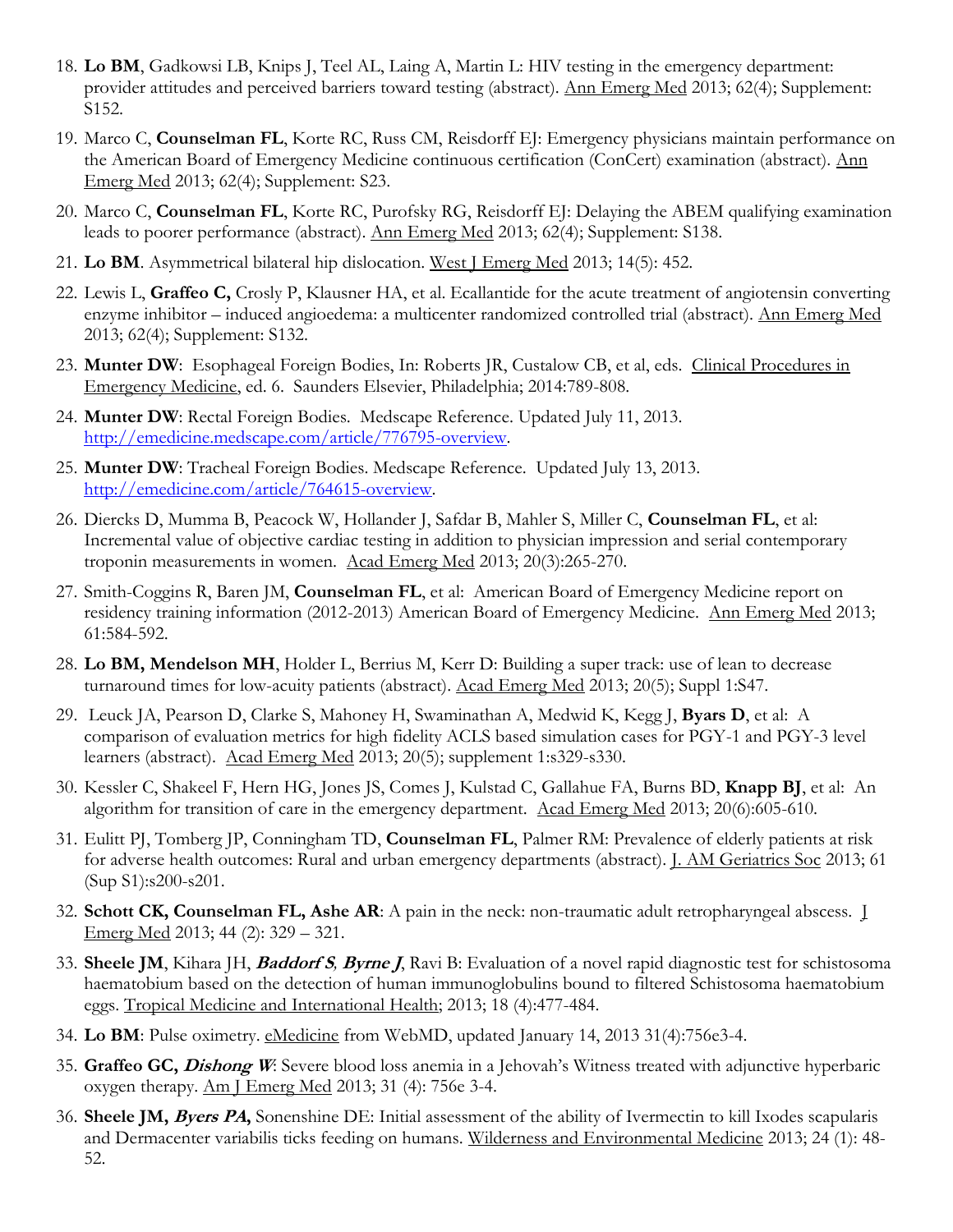

#### **2012**

- 1. **Graffeo C**, Ford L, **Lo B**, Ansarie S, **Devine A**: Mortality outcomes from post-cardiac arrest therapeutic hypothermia in a community-based multiple hospital system (abstract). Ann Emerg Med 2012; 60(4S): S132- S133
- 2. **Devine A, Knapp B, Lo B, Harbin E, Jennings D***,* Herre J, Bernstein R, Alimard R, Old W, Branch A: Characteristics and frequency of emergency department visits of patient's with continuous flow left ventricular assist devices (abstract). Ann Emerg Med 2012; 60(4S):S142
- 3. **Baddorf SW, Graffeo CS**: Elective rotations in emergency medicine: resident interests, barriers to participation and proposal for a national database (abstract). Ann Emerg Med 2012; 60(4S): S71
- 4. **Stewart VB, Bjornsson H**, Ravi B, **Byars D**, **Clinton M***:* B-RIPPED ultrasonography scan for evaluation of emergency department patients with shortness of breath (abstract). Ann Emerg Med 2012; 60(4S): S18
- 5. **Byars DV,** Brodsky RA, Evans D, **Lo B**, Guins T, Perkins AM: Comparison of direct laryngoscopy to pediatric King LT-D in simulated airways. Pediatric Emergency Care 2012; 28(8): 750-752
- 6. **Lo BM**: Diphtheria in Emergency Medicine. Medscape Reference 2012. Updated November 20, 2012.
- 7. **Lo, BM:** Spontaneous bacterial peritonitis- empiric therapy. Medscape Reference 2012. Updated November 20, 2012
- 8. **Lo, BM:** Spontaneous bacterial peritonitis-organism specific therapy. Medscape Reference 2012. Updated November 20, 2012
- 9. **Lo B, Schott CK, Visintainer CM, Best HA**: The utility of wet prep in predicting Neisseria gonorrhea and Chlamydia trachomatis. *J Emerg Med 2012*; 43(6): 964-969
- 10. **Lo BM**, Legall I: Anal fistulas and fissures. eMedicine from WebMD, 2012. Updated June 29, 2012.
- 11. **Lo BM, Visintainer CM, Best HA**, Beydoun HA: Answering the myth: use of emergency services on Friday the 13<sup>th</sup>. Am J Emerg Med 2012:30:886-889.
- 12. Perina DG, Brunett CP, Caro DA, Char DM, Chisholm CD, **Counselman FL**, Heidt J, Keim SM, Ma JO: The 2011 model of the clinical practice of emergency medicine. Acad Emerg Med 2012; 19:e19-e40.
- 13. Brenjit P, **Sheele JM**: The case files: right flank pain and nausea. Emerg Med News 2012; 34(8a):1-2.
- 14. **Counselman FL**: ABEM maintenance of certification Part IV as easy as 1, 2, 3, 4. Emerg Med 2012; 44(7): [www.emedmag.com.](http://www.emedmag.com/)
- 15. **Tse AE, Evans DP, Counselman FL**: A pain in the wrist: stingray envenomation. West J. Emerg Med 2012; 13 (1): 80-81.
- 16. Smith-Coggins R, Carius ML, Collier RE, **Counselman FL** et al: Report on residency training information (2011-2012) American Board of Emergency Medicine. Ann Emerg Med 2012; 59 (5): 416-424.
- 17. **Knapp B, Belches A**: Electrical Injuries, wrist stratification and treatment. Emerg Med 2012; 44 (4): 5-14.
- 18. **Lo B**: Pulse oximetry. eMedicine from WebMD 2012. Updated April 25, 2012.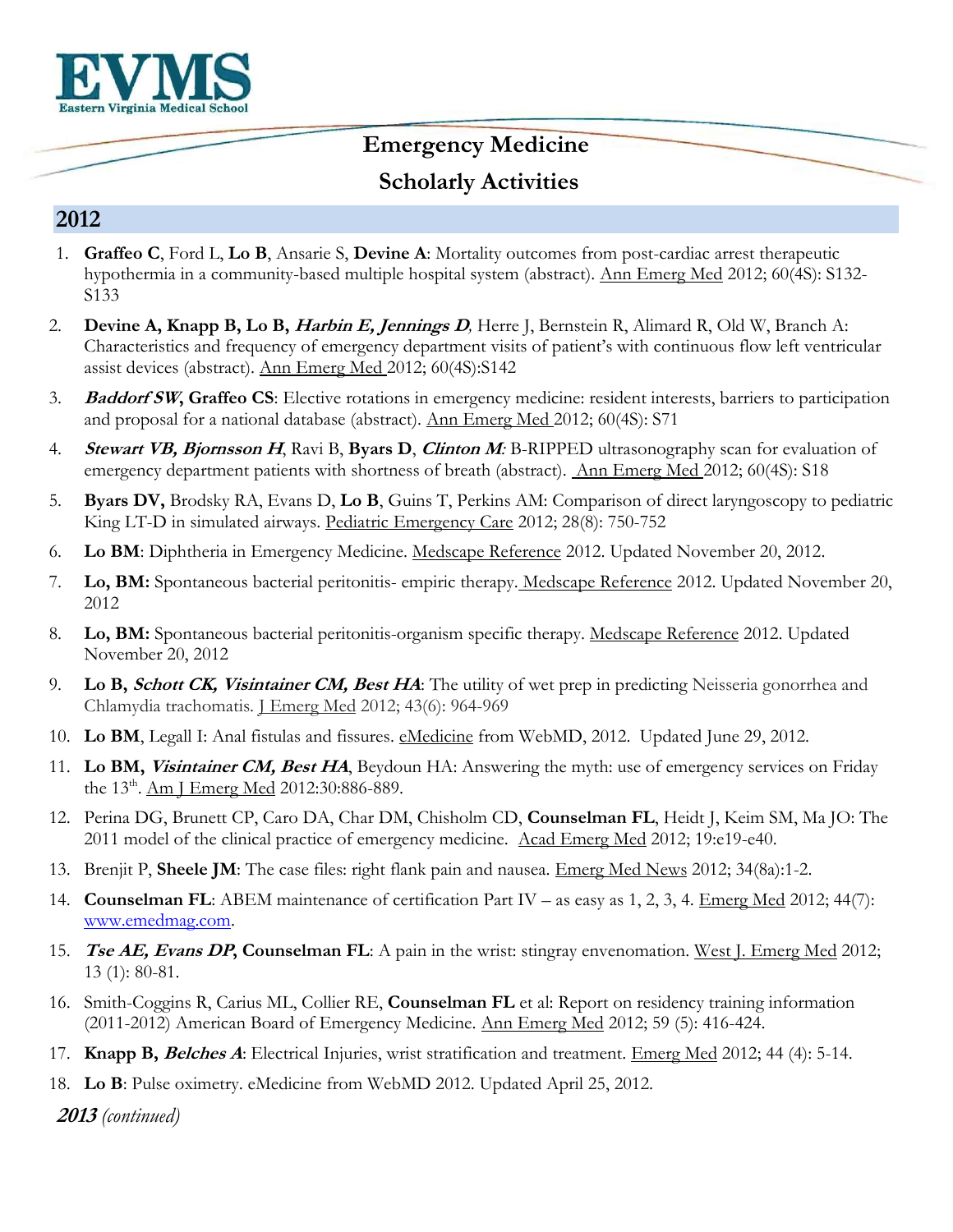- 19. **Knapp B, Byars D, Stewart V, Ryskiewicz <sup>R</sup>,** Evans D: Emergency medical services focused assessment with sonography in trauma and cardiac ultrasound in cardiac arrest: the training phase (abstract). Acad Emerg Med 2012; 19 (4), Suppl 1: S189.
- 20. **Counselman FL**, McCole S: Ophthalmic Injury. In: Britt LD, et al, eds. Acute Care Surgery, 2<sup>nd</sup> ed. Philadelphia: Lippincott, Williams and Wilkins; 2012:318-328.
- 21. **Lo B, Devine AS, Knapp BJ, Byars DV**: End-tidal CO2 detectors. eMedicine, Jan 3, 2012.
- 22. Devine AS, Lo B, Knapp BJ, Byars DV: Endotracheal tubes. eMedicine, Jan 11, 2012.
- 23. **Costello J, Devine AS**: Meeting the emergent challenge of spinal cord injury. Emerg Med 2012:44(2):11-19.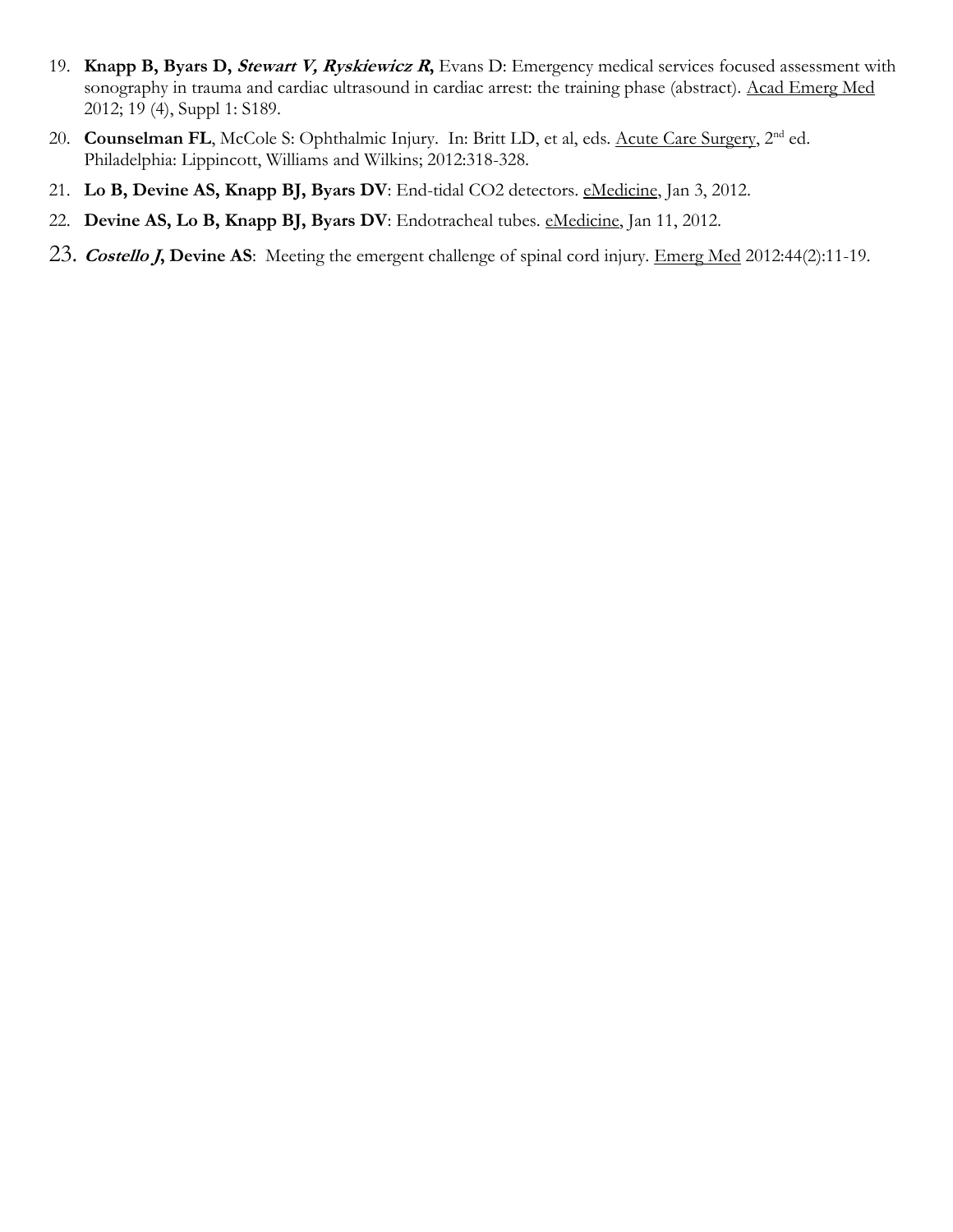

#### **2011**

- 1. **Knapp BJ, Tsuchitani S**: Prevalence of MRSA colonization in EMS providers. Am J Emerg Med 2011; 29(8): 957-958.
- 2. **Lo BM, Devine AS, Evans DP, Byars DV, Lamm OY***,* **Lee RJ**, Lowe SM, Walker LL: Comparison of traditional versus high fidelity simulation in the retention of ACLS knowledge. Resuscitation 2011; 82(11); 1440- 1443.
- 3. **Duncan J, Lo BM**: Management of hemorrhagic stroke: A focused review of current guidlines. Emerg Med 2011; 43(12); 6-14.
- 4. Peacock WF, Magurney K, Birkhahn R, Singh A, Shapiro N, Hexlander J, Glynn T, Nowak R, Safdar B, Miller C, Peberdy M, **Counselman FL**, et al: Myeloperoxidase in the diagnosis of acute coronary syndromes: the importance of spectrum. AM Heart J 2011; 162 (5): 893-899.
- 5. **Bjornsson HM, Graffeo CS**, Davis SS: Ruptured ectopic pregnancy after previously confirmed tubal occlusion by the Essure procedure. Ann Emerg Med 2011; 57(3): 310-311.
- 6. **Schott C, Bono MJ**: Education and management of diarrhea in the ED. Emerg Med 2011; 43(8); 7-18.
- 7. **Greene KM, Counselman FL**: Common ocular emergencies. Emerg Med 2011 43(3);7-18.
- 8. Perina DG, Collier RC, **Counselman FL,** Jones JH, Witt EA: Report of the task force on residency training information (2010-2011): American Board of Emergency Medicine. Ann Emerg Med 2011; 57(5):526-534.
- 9. **Byars DV, Lo BM, Haroutunian M, Deljoui K,** Morris D: Comparison of airway management by physicians using the Glidescope video laryngoscope, the Storz C-MAC video laryngoscope and direct laryngoscopy in a simulated difficult adult airway. Acad Emerge Med. 2011; 18(S1):S155.
- 10. **Byars DV, Lo BM, Schott CK, Evans DP**: Comparision of airway management by EMS providers using the Glidescope video laryngoscope, the Storz C-MAC video laryngoscope and direct laryngoscopy in a simulated difficult adult airway. Acad Emerg Med. 2011; 18(S1):S157.
- 11. **Lo BM, Schott CK, Visintainer CM, Best HA**: Diagnosing and treating cervicitis in the Emergency Department: how good (or bad) are we? Acad Emerg Med. 2011; 18(S1):S18.
- 12. **Lo BM, Schott CK, Visintainer CM, Best HA**: Incidence of Chlamydia trachomatis, Neisseria gonorrhoeae, and Trichomonas vaginalis in patients presenting primarily with vaginal bleeding. Acad Emerge Med. 2011; 18(S1):S227-228.
- 13. Perina DG, Beeson MS, Char DM, **Counselman FL**, et al: The 2007 model of the clinical practice of Emergency Medicine: the 2009 update. Ann Emerg Med 2011; 57(3): e1-e15.
- 14. **Ryszkiewicz R, Graffeo CS**: Assessment and management of acute hemoptysis. Emerg Med 2011; 43(5): 6-13
- 15. **Devlin CA, Byars DV**: Meningitis: current evidence and best practice. Emerg Med 2011; 43(6): 6-13
- 16. **Baur V, Mendelson MH**: Acute disorders of the joints and bursae. Emerg Med 2011; 43(2):5-15.
- 17. **Jones C, Lo B**: Emergency management of cold-induced injuries. Emerg Med 2011; 43(1):6-12.
- 18. **Counselman FL, Lo BM**: Rhabdomyolysis. In: Tintinalli JE, et al, eds. Tintinalli's Emergency Medicine A Comprehensive Study Guide, 7<sup>th</sup> ed., New York: McGraw Hill; 2011: 622-624.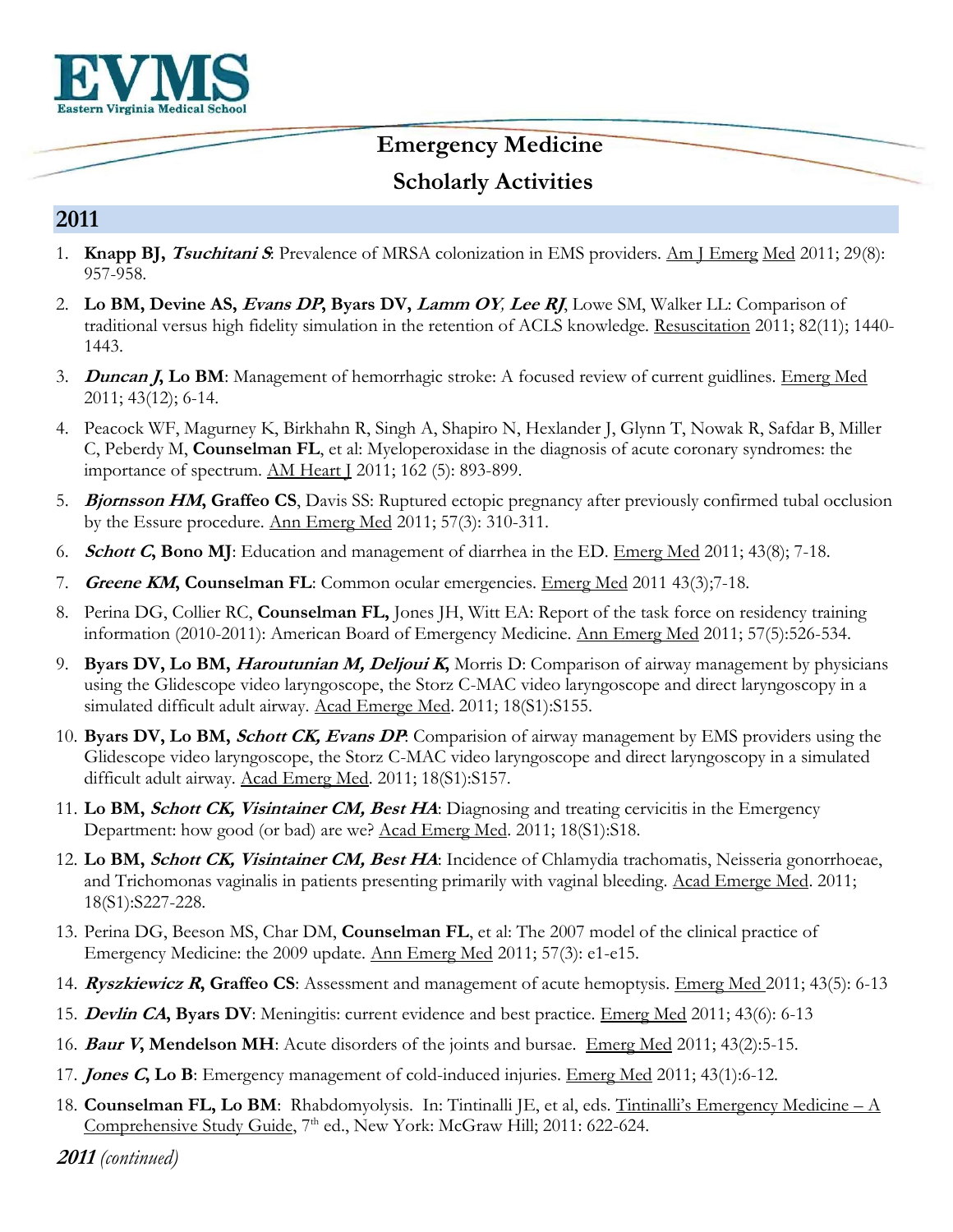- 19. **Lo BM**: Lower Gastrointestinal Bleeding. In: Tintinalli JE, et al, eds. Tintinalli's Emergency Medicine A Comprehensive Study Guide, 7<sup>th</sup> ed., New York: McGraw Hill; 2011:545-548.
- 20. **Byars D**: Hernias in Adults. In: Tintinalli JE, et al, eds. Tintinalli's Emergency Medicine A Comprehensive Study Guide, 7<sup>th</sup> ed., New York: McGraw Hill; 2011: 583-587.
- 21. **Graffeo CS**: Hyperosmolar Hyperglycemic State. In: Tintinalli JE, et al, eds. Tintinalli's Emergency Medicine – A Comprehensive Study Guide, 7th ed., New York: McGraw Hill; 2011: 1440-1444.
- 22. **Mendelson MH**: Esophageal Emergencies, Gastroesophageal Reflux Disease, and Swallowed Foreign Bodies. In: Tintinalli JE, et al, eds. Tintinalli's Emergency Medicine – A Comprehensive Study Guide, 7<sup>th</sup> ed., New York: McGraw Hill; 2011: 548-554.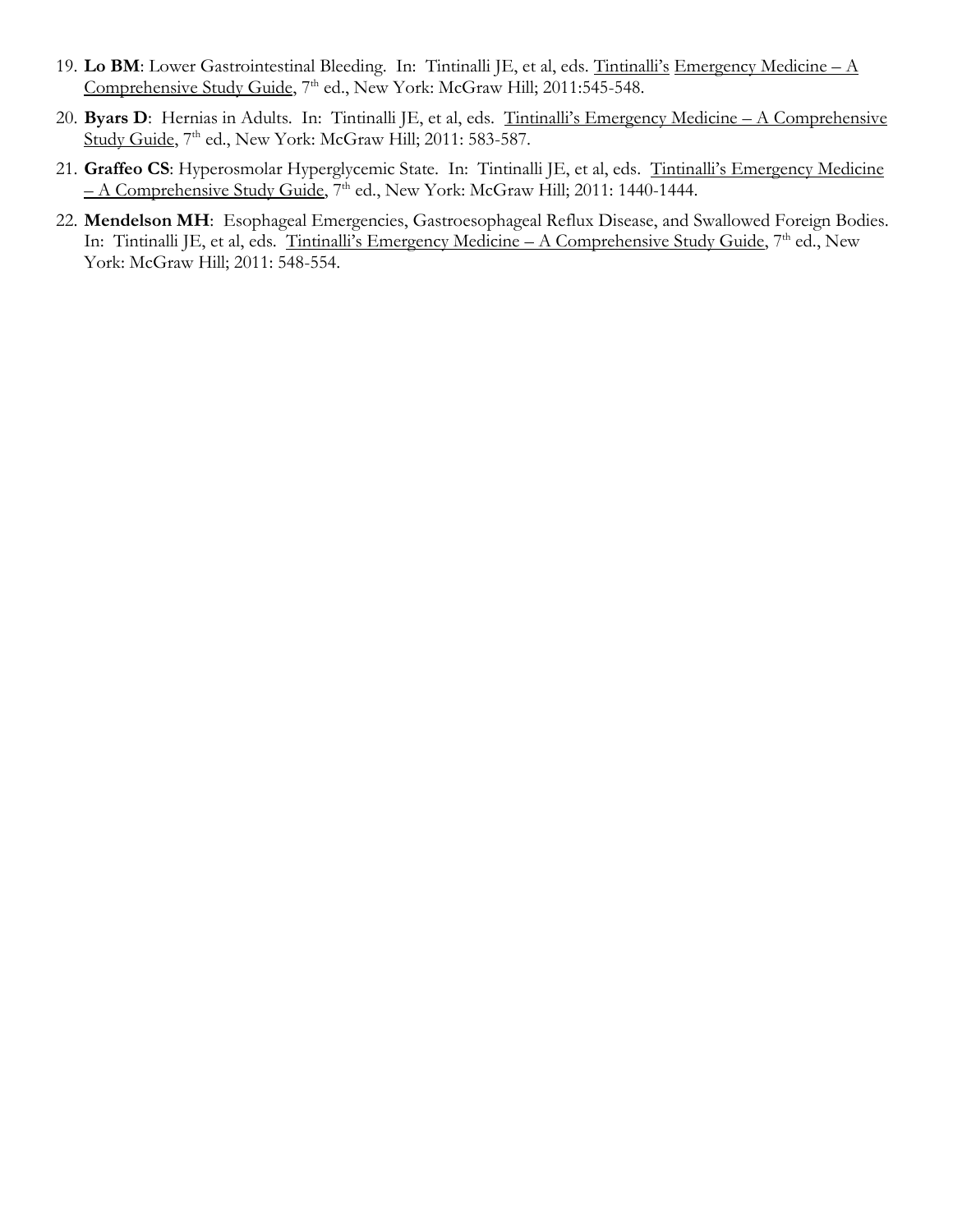

#### **2010**

- 1. **Lo BM**: Abdominal aneurysm diagnosed by plain radiograph. Int. J Emerg Med 2010; 3:509-510.
- 2. **Knapp B, Williams ML**: Oncologic emergencies: endocrinologic/metabolic, hematologic, renal/urologic, dermatologic/immunologic, GI and pain. Emerg Med 2010; 42(12):6-12.
- 3. **Bjornsson H, Graffeo CS**: Improving diagnostic accuracy of anaphylaxis in the acute care setting. West J Emerg Med 2010; 1 (5):456-61.
- 4. **Deane SA, Parker R**: Dental emergencies. Emerg Med 2010; 42(9):6-13.
- 5. Carpenter CR, Kane BG, Carter N, Lucas R, Wilbur LG**, Graffeo CS**: Incorporating evidence-based medicine into resident education: a CORD survey of faculty and resident expectations. Acad Emerg Med 2010; 17:S54- S61.
- *6.* **Watring N, Smith CM,** Stokes TK**, Counselman FL**: Spontaneous superior mesenteric artery (SMA) dissection: an unusual cause of abdominal pain. I Emerg Med 2010; 39(5):576-578.
- 7. **King J, Lo B**: Emergent management of pediatric seizures. Emerg Med 2010; 42(10):6-13.
- 8. **Knapp B, Williams ML**: Oncologic emergencies: neurologic, orthopedic, pulmonary and cardiovascular. Emerg Med 2010; 42(11):6-11.
- 9. **Stewart V,** Lee J. Topical antibiotics for clinical cure of bacterial conjunctivitis. The NNT website. [http://www.thennt.com/topical-antibiotics-for-bacterial-conjunctivitis.](http://www.thennt.com/topical-antibiotics-for-bacterial-conjunctivitis) Nov 7, 2010.
- 10. **Campbell BH, Mendelson MH**: Acute surgical abdomen: the basics. Emerg Med 2010; 42(7):6-12.
- 11. **Lo BM, Schott CK, Best HA, Visintainer CM**: Utility of wet prep in predicting cervical infections in women (abstract). Ann Emerg Med 2010; 56(3):S32.
- 12. **Lo BM:** Radiographic lookalikes: distinguishing between pneumoperitaneum and pseudopneumoperitaneum. J Emerg Med 2010; 38(1):36-39.
- 13. **Lo BM, Campbell BH:** A traumatic swollen tongue. Resuscitation 2010; 81:267.
- 14. **Byars DB, Evans D:** Management of the difficult airway in the era of innovation. Emerg Med 2010; 42(2):6- 12.
- 15. **Devine AS, Jackson CS, Lyons L,** Mason JD: Frequency of incidental findings on computed tomography of trauma patients. West J Emerg Med 2010; 11(1): 24-27.
- 16. **Krygowski JD,** Brennan DFP, **Counselman FL:** Intracranial tuberculomas: an unusual cause of altered mental status in a pediatric patient. <u>J Emerg Med</u> 2010; 38(3):323-327.
- 17. **Byars D, Evans D, Lo B,** Brodsky R, Walker L: Comparison of standard direct laryngoscopy versus pediatric King LT-D in a simulated difficult pediatric airway (abstract). Acad Emerg Med 2010; 17(5): Supplement 1:S194.
- 18. **Byars D, Tsuchitani S, Lo B, Dunn C, Fickenscher B,** Walker L, Yeats J: Evaluation and retention of paramedic skills to properly utilize the I-LMA device in high fidelity simulated critical care scenarios (abstract). Acad Emerg Med 2010; 17(5): Supplement 1:S32.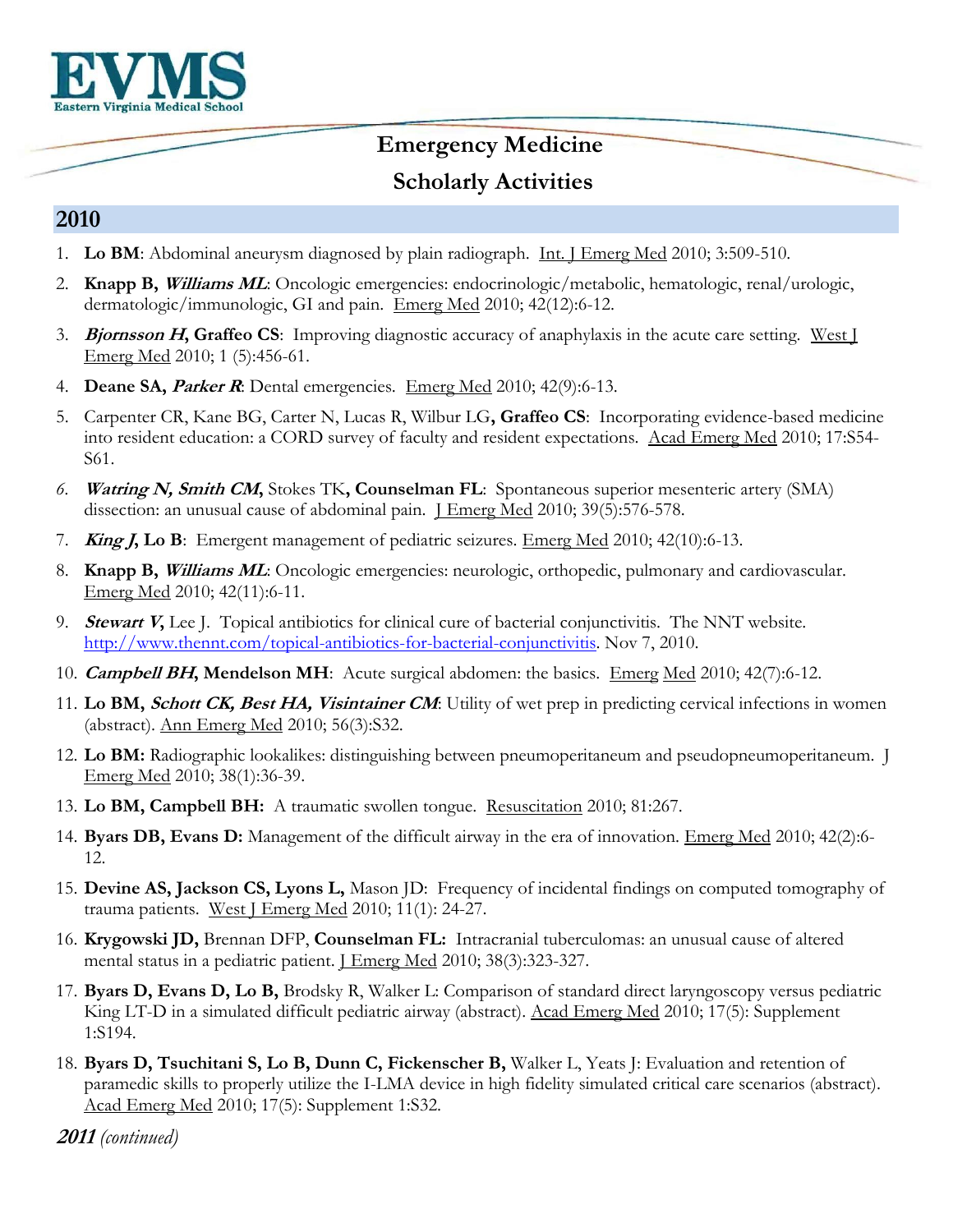- 19. **Lo B, Evans D, Lee R, Lamm O, Devine A, Byars D,** Lowe S, Walker L: Comparison of traditional versus high-fidelity simulation in the retention of advanced cardiac life support knowledge (abstract). Acad Emerg Med 2010; 17(5): Supplement 1:S26.
- 20. **Fry E, Counselman FL:** A right scrotal abscess and foreign body ingestion in a schizophrenic patient. J Emerg Med 2010; 38(5): 587-592.